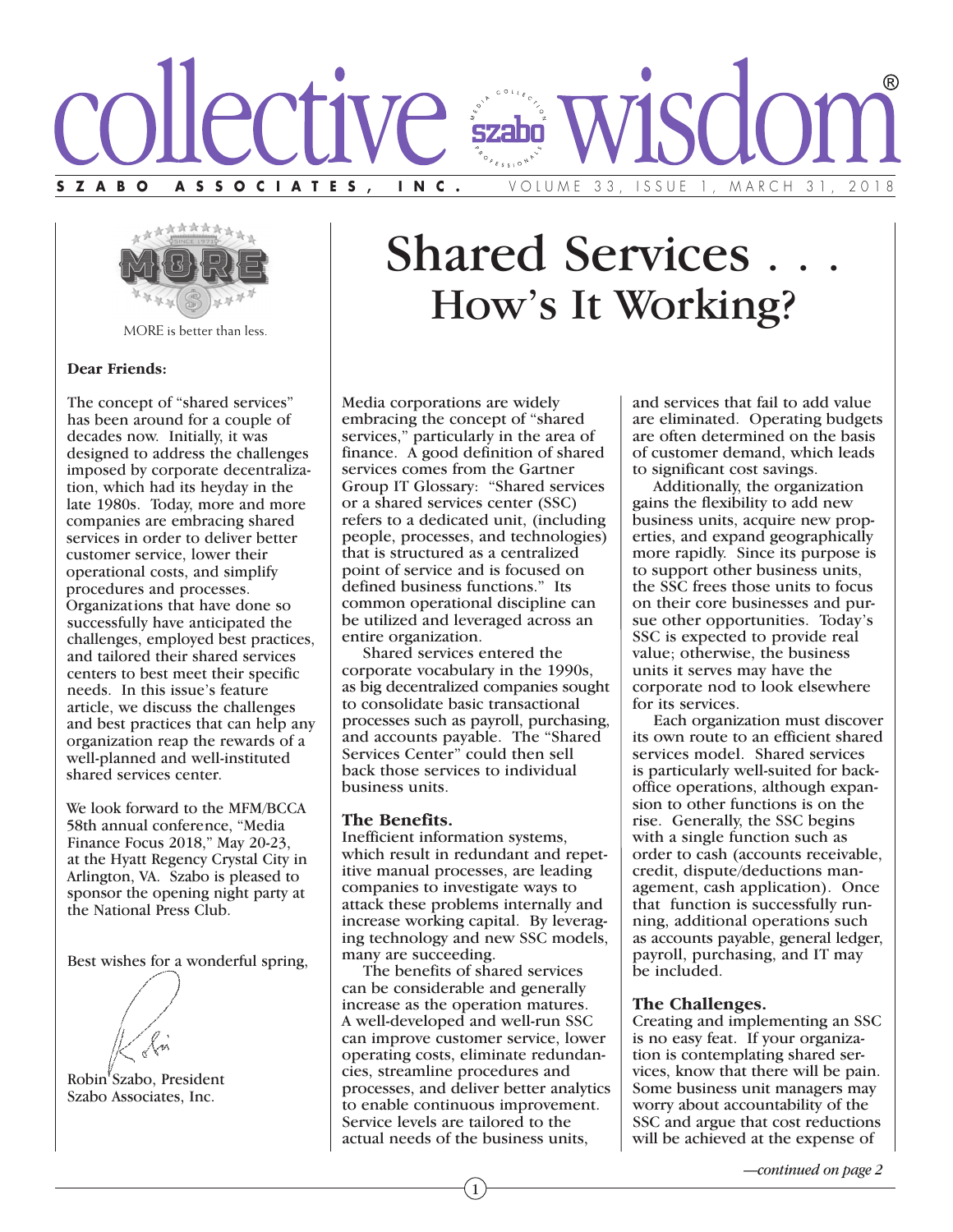# *How's It Working—*

*—continued from page 1*

quality. Economic factors, which drive the need to implement shared services, at the same time place constraints on doing so. The considerable physical logistics can negatively affect employee morale and headcount. Installation of a common IT system and staff changes can take a hefty toll.

 Understanding the need for a period of adjustment among business units, many companies allow their SSCs a year or two to come up to speed. After this time, business units that believe their needs would be better served by outsourcing may present their findings to upper management for review.

 Even with these substantial challenges, most companies with shared services would agree that it was a worthwhile investment in today's competitive environment.

### **Best Practices.**

Whether your organization plans to consolidate its cash applications, credit, and collections, or your organization already has an SSC in place, best practices must be at the heart of any discussion. The shared services center must be capable of competing successfully on a price and service level with outside vendors. Likewise, business units, also under pressure to perform well in the marketplace, must be free to seek support services that meet the same standards. Without best practices, neither can be accomplished.

 In their article, "Strategy& Shared Services: Management Fad or Real Value?," authors DeAnne Aguirre, Vinay Couto, and Gary Neilson, senior partners with Strategy&, state that "proprietary standards and corporate culture are out. Best practices are in, if the business units are to gain competitive advantage." Because internal customers (business units) can specify their service needs, the SSC must meet those requirements and can expect to have its performance evaluated using measurable criteria.

*Principles.* Aguirre, Couto,

and Neilson argue that, when executed properly, the shared services approach combines the advantages of both centralization and decentralization. Through their experience with hundreds of organizations, they have identified six principles for the establishment of a shared services structure in any company.

 The first princple is, "Determine which services to share." The primary objective should be to achieve the lowest cost while maintaining high quality standards.

 The second principle is, "Develop a service-level agreement." The agreement should specify services to be delivered, specific requirements and parameters, unit and total costs, method of charging costs, and time frame for service delivery. Additionally, it should state the customer's business objectives, how the services are expected to support these objectives, and how achievement will be measured. The authors stress that the agreement does not need to be overly formal or legalistic, and that rigid specifications can be an obstacle to success. The goal of the SSC must be, "No one does it as well, for less.'

 The third principle is, "Choose leaders and staff carefully." Leaders of transaction-based services should have the proven ability to manage large numbers of staff and motivate personnel. All staff members must learn new behaviors. A focus on customers and attention to market standards of costs, service levels, and best practices must be paramount.

 The fourth principle is, "Benchmark the shared services organization against outside vendors." In the shared services model, key performance indicators are identified, tracked, and communicated. Shared services conducts periodic outsourcing reviews and provides vendor management assurance. Business lines compete for internal resources, ensuring that resources go where they generate the most value.

 The fifth principle is, "Establish a governance board composed of business unit executives." The board provides strategic leadership and direction and ensures that shared services are being consistently managed in accordance with internal customer requirements. It also

sets policy, decides whether and how to permit outsourcing, approves expenses and capital budgets, and resolves significant conflicts over such issues as complying with agreements and determining degrees of standardization.

 The sixth principle is, "Select an implementation approach." Some companies choose to create an SSC first, moving services from headquarters and business units into it, then redesigning these services based on internal customer needs. Other companies whose senior management may have been initially skeptical about the idea have redesigned the services themselves to find out which were being performed and by whom, who the customers are, and how much the services cost. After building the business case this way, commitment to the new model followed.

 *Communication.* The most common approach to establishing an SSC is to create a new in-house organizational entity with its own mission and mandate to provide services to the business units. Generally, this involves a new location, staff, and IT. One of the biggest challenges that organizations encounter in transitioning to an SSC environment can be convincing each business unit that the off-site SSC can handle their financial needs. This is where communication best practices are essential. "Buy-in" must exist among management and staff at all levels of finance and sales—corporate, business unit, and shared services.

 Make sure that everyone on the shared services team understands that each property is its client; therefore, it should take a customer-focused approach. The team should be staffed with relationship-driven multi-taskers who are able to communicate effectively with peers, finance managers, sales teams, corporate, and customers, and who focus on providing high quality service.

 Everyone on the SSC team should have knowledge of the individual markets and their customers. A true personal relationship with sales personnel, with a designated individual assigned to each market, will go a long way to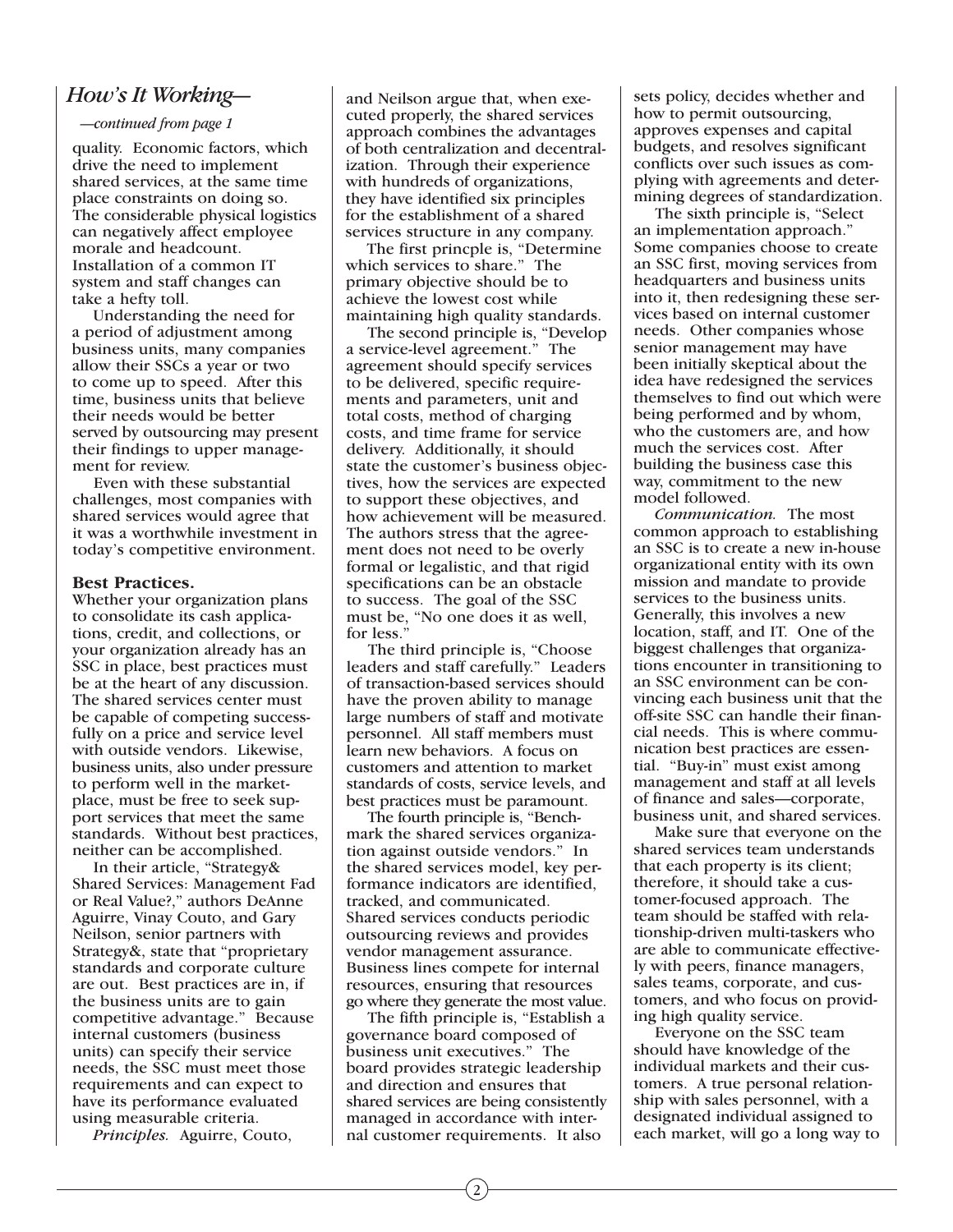create an "I'm in your corner" rather than an adversarial approach to credit and collections.

 Another way to partner with sales is to adopt a reasonable "get-out-of-their-way" policy. One media company's solution was to automatically grant a \$1500 line of credit to any commercial account. If more was required, the prospect had to complete a credit application, which the SSC promised to turn around within 24 hours. As a result, credibility with the business units was established, DSOs improved, and bad debt writeoffs decreased.

 Performance should be assessed on an ongoing basis, using performance metrics for the quality and costs of services as well as benchmarking. The SSC should provide regular detailed reports on performance, which help ensure that goals and expectations are in sync.

 Everyone needs to be clear about the division of responsibilities between the SSC and the individual business units. All accounts receivable processes are often handled in the SSC, including billing and all payment applications (cash, credit cards and ACH

payments) as well as adjustment postings. In some organizations, each business unit has the authority to make the ultimate decision regarding credit extension, but the SSC carries out credit investigations and provides recommendations to the business unit. The SSC may also handle collections, working with the business unit and, if necessary, a third-party collector.

 *Credit policy and procedures.* If the SSC is responsible for credit investigation and recommendations, it needs to understand the philosophy of the organization. Does it put greater emphasis on tight credit requirements and less on collection efforts or the other way around? Economic conditions and sales conditions can change, and there should be a sensitivity to those factors. Fairness, consistency, and accuracy should be the hallmarks of any findings. The SSC should also be expected to submit its findings and recommendations regarding credit in a timely manner to avoid conflicts with sales.

 *Cash application procedures.* Among the most critical aspects of effective collections in an SSC environment are accuracy and timeliness of information.

3



"It seems, Boss, that Sales and his Robot Assistant Bob had a little kerfuffle over priorities. Bob only lost one nut and bolt, but Sales lost three teeth and has a broken rib."

A method should exist for the initial recording of cash-in-advance payments, whether short-term (one month) or long-term (one year). When an invoice is produced, any payments or credits should be immediately posted and reconciled.

 *Collections procedures.* You must be able to see a customer's full portfolio on all systems of record prior to any contact with the customer. How much is collectable today, in 30 days, in 60 days? Are there any disputed amounts? Do any payment workout plans exist? What is the customer's credit line and how much has been used?

 Every 30-day cycle, the SSC should contact any customer with a receivable balance. The contacts should be prioritized. New customers should take first priority, riskier customers second, high stakes third, and slow pays fourth. Routine tasks and reminders should be automated.

 The SSC should be capable of tracking changing payment behaviors. Broken promises, late-pays, short-pays, unearned discounts, percentage amounts of disputed invoices, and percentage of receivable portfolios being disputed should all raise electronic red flags that are visible to collections staff, management, and sales. Dispute management and resolution processes should be in place to quickly identify, analyze, and resolve the issue efficiently. Ideally, root-cause analytics reduce the incidence of disputes and facilitate process improvement.

**Next.** Since 1999, the multi-national professional services network Deloitte has conducted biennial surveys of a wide range of industries to understand how shared services organizations are capitalizing on leading practices and trends to address their business challenges and better meet their customers' needs. Its 2017 survey showed that while transactional processes remain predominant at SSCs, adoption of more complex, knowledge-based processes has risen considerably and functional scope continues to grow.